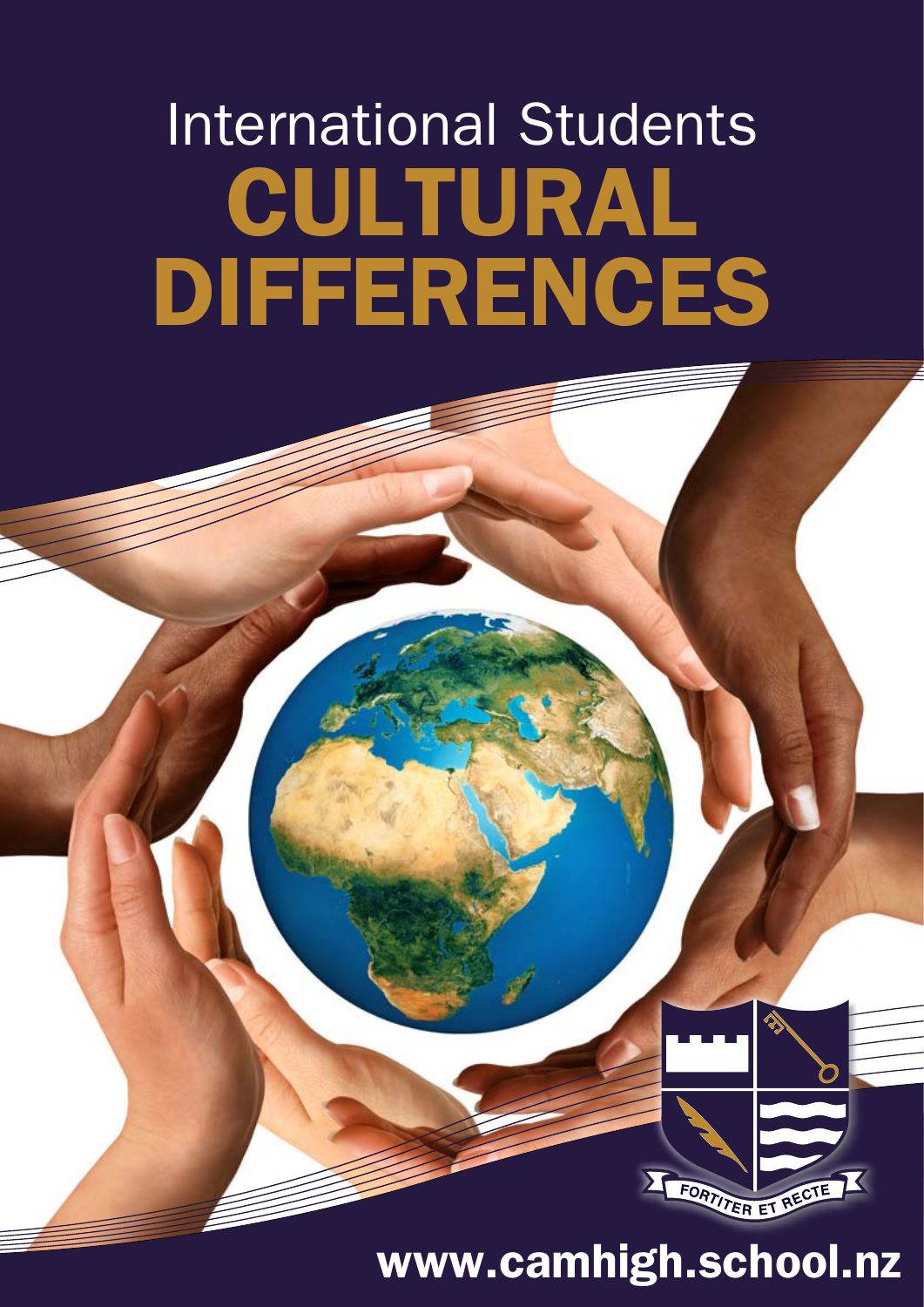#### European

In some countries in Europe, it is common to ride everywhere on bicycles and no bike helmets are worn.

Students are used to taking about 12 subjects so may tend to find the amount of work at our school easier.

Most of these students have travelled to several countries.

Evening meals are similar to New Zealand. Fresh bread cut from a loaf with cheese or jam is a common breakfast food, as is muesli and yoghurt. European bread is often more substantial than NZ bread typically is, and as such whole meal bread such as Vogel's should appeal to your student.

European students are usually very tidy and appreciate order in their surroundings.

European students tend to be independent. Many students enjoy talking with homestay families about a variety of issues. Young students often have a broader understanding of the world compared to students from some other countries, and are confident to participate in discussions on a range of topics with older people. If a European student is shy, some games or looking through some photo albums are great icebreakers.



CAMBRIDGE HIGH SCHOOL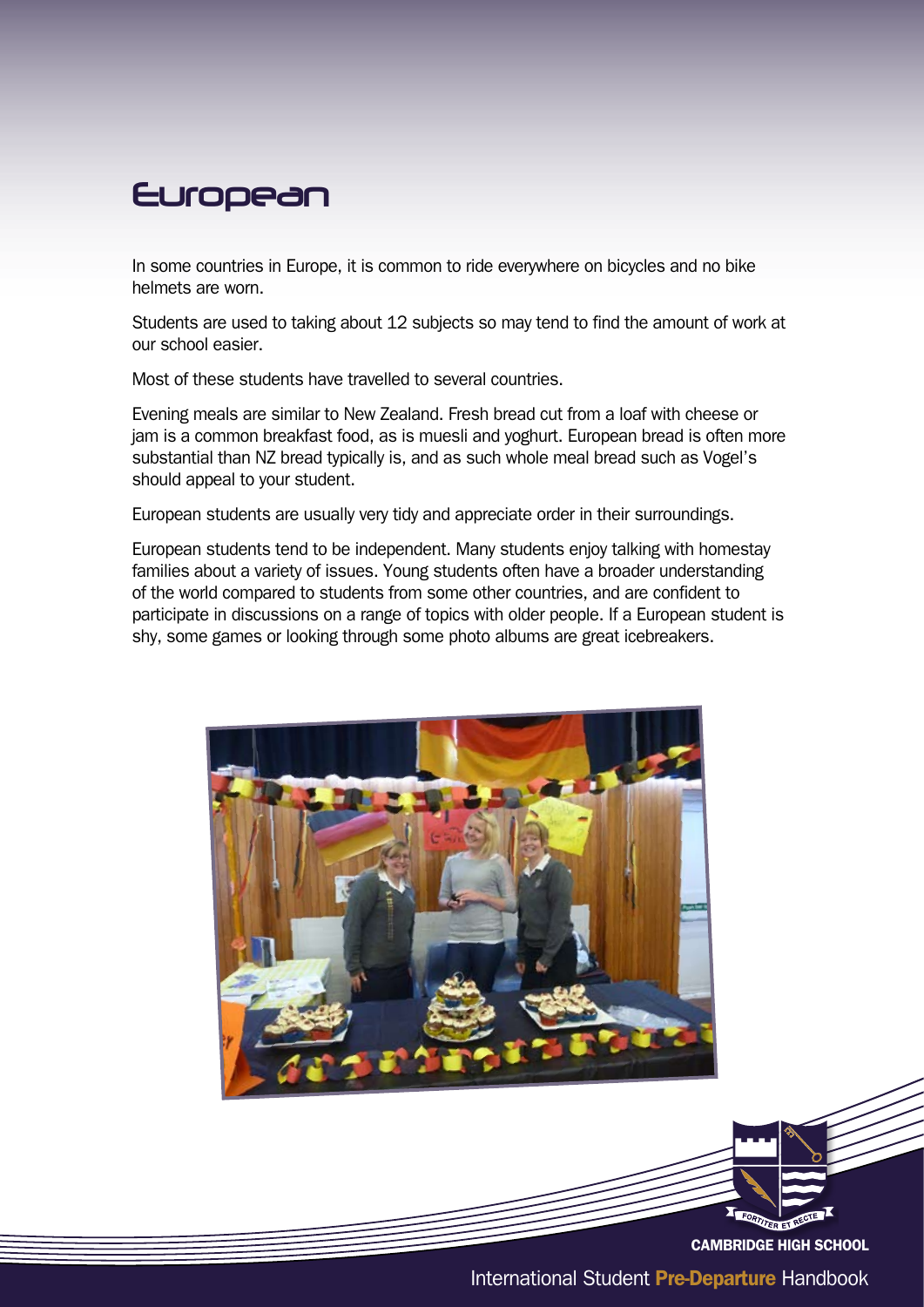#### Chinese

Food is very important in Chinese culture. The preperation of food can be an art form and a major leisure activity. Different foods have significance attached and combinations of food are sometimes important. Also nutrition has a distinct place in Chinese healthcare.

Chinese people believe that, to keep healthy, one should have something nutritious for breakfast, eat until full for lunch and have a light supper. That's why lunch is regarded as dinner all around the country.

The main courses for most Chinese are still rice or wheat flour products like steamed buns or noodles. Potato is only taken as a kind of vegetable and bread as a snack. Most Chinese generally do not like mutton or lamb.

If a Chinese person doesn't like to have a New Zealand style breakfast, it is a good idea to give him or her instant noodles or toast and fried eggs for a change, or left overs from the Chinese meal the night before.

Hot chilli sauce is a favourite to have available as a condiment. Also most Chinese drink tea compared to coffee. They are not used to having milk in their tea. Green tea is readily available in supermarkets, if this is their preferred beverage.

Some Chinese people enjoy making a noise when they eat their food as it is a way of showing their appreciation for what they are eating.

Chopsticks are difficult for Westerners to master and knives and forks may be difficult for Chinese students. It may be appropriate to have spoons or chopsticks available, and at times to attempt to use chopsticks yourselves.

It is common to eat out in China. Mixing with friends is always done at a restaurant and not in the family home.

Most Chinese tend to be reserved. If a Chinese person has difficulty expressing their ideas, then they will perhaps keep silent. Chinese are often good listeners but not good speakers.

Losing face is an important concept. Chinese people do not enjoy being made to look foolish, or to be placed in uncompromising situations.

Chinese often react to embarrassment by laughing and a smile or "Yes" may be the reply to a question or remark that has not been understood.

A Chinese High School graduate has learned English for at least six years. After this period of time they will study for another two years at college. For many students their oral ability is not as good as their reading and writing.

CAMBRIDGE HIGH SCHOOL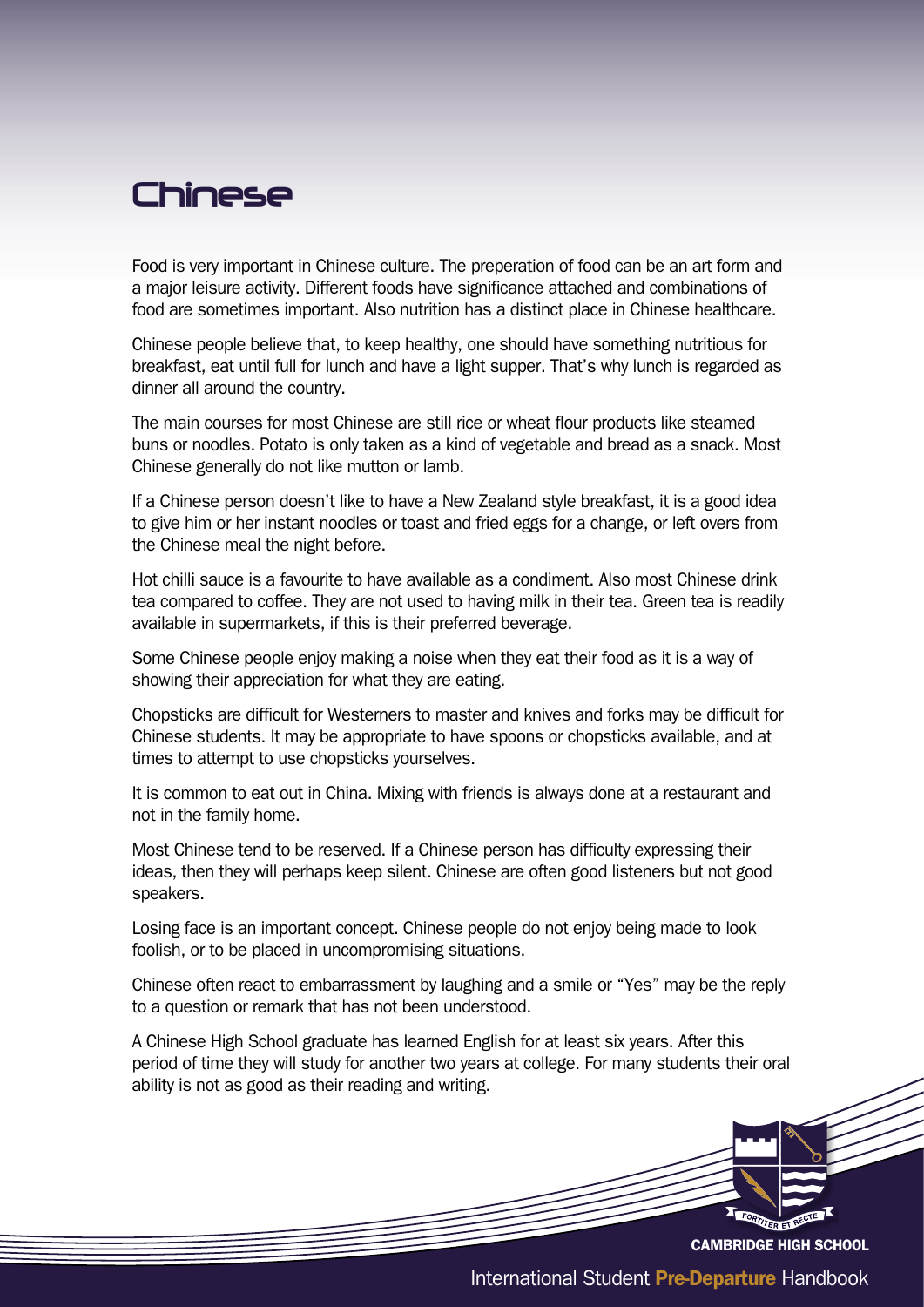Chinese are taught to be modest, hence, in most cases; they will play down their personal abilities. So do not always expect to hear "Thank you" when you say something complimentary to them. Correspondingly, they will also be quick to praise you for trivial achievements.

Students may bring their own medicines and prefer to go to Chinese doctors, if available.

In China, a bathroom is small and will have a central drain hole with the shower in one corner of the room, so its fine for water to be all over the floor as it can just drain away. In New Zealand bathrooms it's not so convenient with water everywhere, and this might need to be explained.

Chinese people like to have towels of their own for showers or baths.

Spitting is acceptable in China so students need to be told that it is not appropriate behaviour in New Zealand.



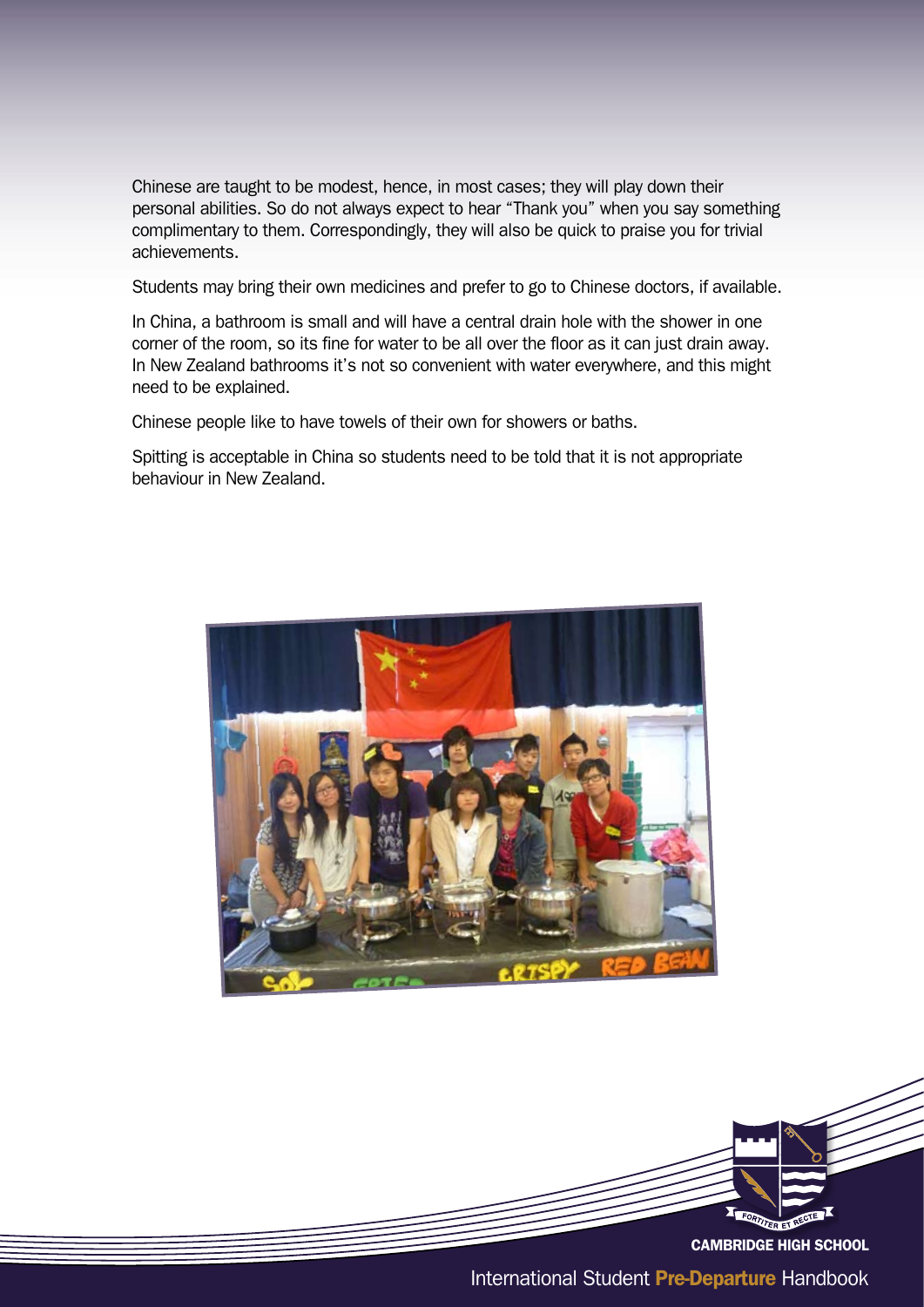#### Korean

Korean students can find New Zealand homes very cold in winter and they may need an extra blanket, heater or hot water bottle in cold weather.

Please show them how to clean the bathroom after a shower. The bathrooms look very different in their country and often they do not realise they need to clean up after they use the shower. Please explain that there are no clothes to be washed in the bathroom as is often done in their country. Let them know there should be no hanging of wet clothes in their bedroom.

Korean students are often not good at saying" No, I don't understand", so if there is any sign that your student hasn't fully understood, please re-explain or write it down for them. They are usually not used to the way we wash dishes, so show them how we do things in the New Zealand kitchen.

Many Korean students are very academically focused, so if they want to stay in their room for self study, don't be offended. Although computer games are one of the biggest pastimes for Korean boys', please remind them to not spend hours on the computer especially at night.

Many Koreans like their food really spicy or hot, so they may struggle with New Zealand foods as they have a mild taste. Therefore, please ensure that you sometimes you have spicy food for them, for example, curry rice.

Many Koreans tend to eat a big breakfast. Having cereal or toast may be unusual for some students.

In Korea, Korean people don't really mind about making noises when they eat dinner. You may need to remind them not to make noises if you are offended by it.

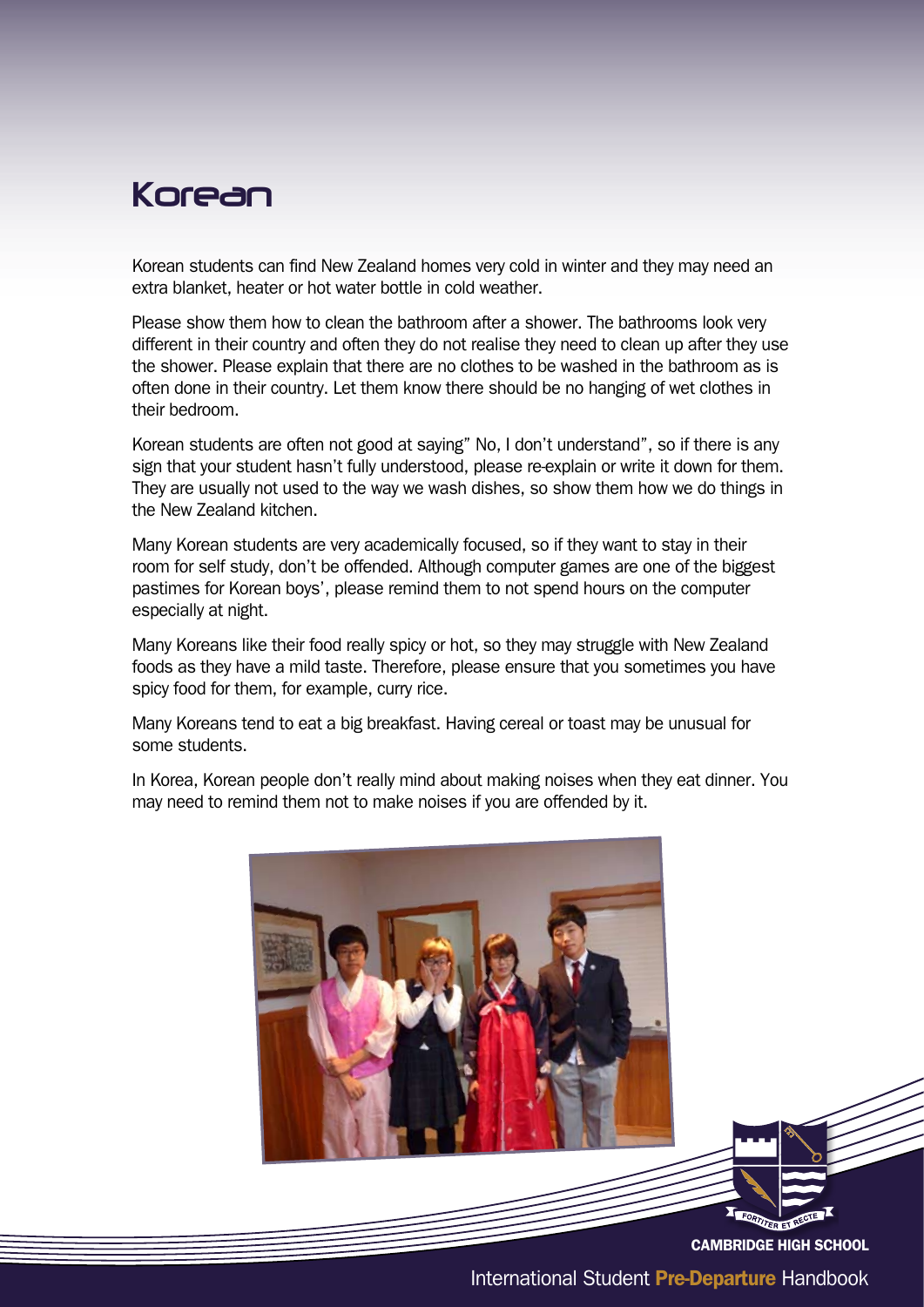#### Japanese

Some Japanese students are shy and too modest to ask you for your help, so please speak to them frequently and try to include them in general activities. Also, they may not complain or express their discomfort. If you feel something is wrong, please call the school so we can ask the student to identify any problem or discomfort the student may be feeling. Japanese students tend to apologise and say" Sorry" a great deal. They may hesitate to say "Pardon, could you say that again?"

Japanese students are can be afraid to make mistakes. Most Japanese want to speak perfectly from the beginning, which is why they are often hesitant to speak.

Japanese students tend to go to bed much later than New Zealand students. TV is a big part of the Japanese evening life and students often watch it until late. Young students often find it 'boring' in New Zealand when their homestay families go to bed early. We do not expect you to allow the student to stay up late alone, but you may like to explain this difference to your student.

Japanese people take their shoes off when they enter the house, inside the house.

Young Japanese people consider that dinner is very important for communication time. All family members are supposed to be at the table at dinner time. Again, this is at your discretion. They are used to having a main dish, like cooked fish, vegetable dishes or cooked meat with boiled rice. Japanese typically like to eat a substantial breakfast which will sometimes include eggs.

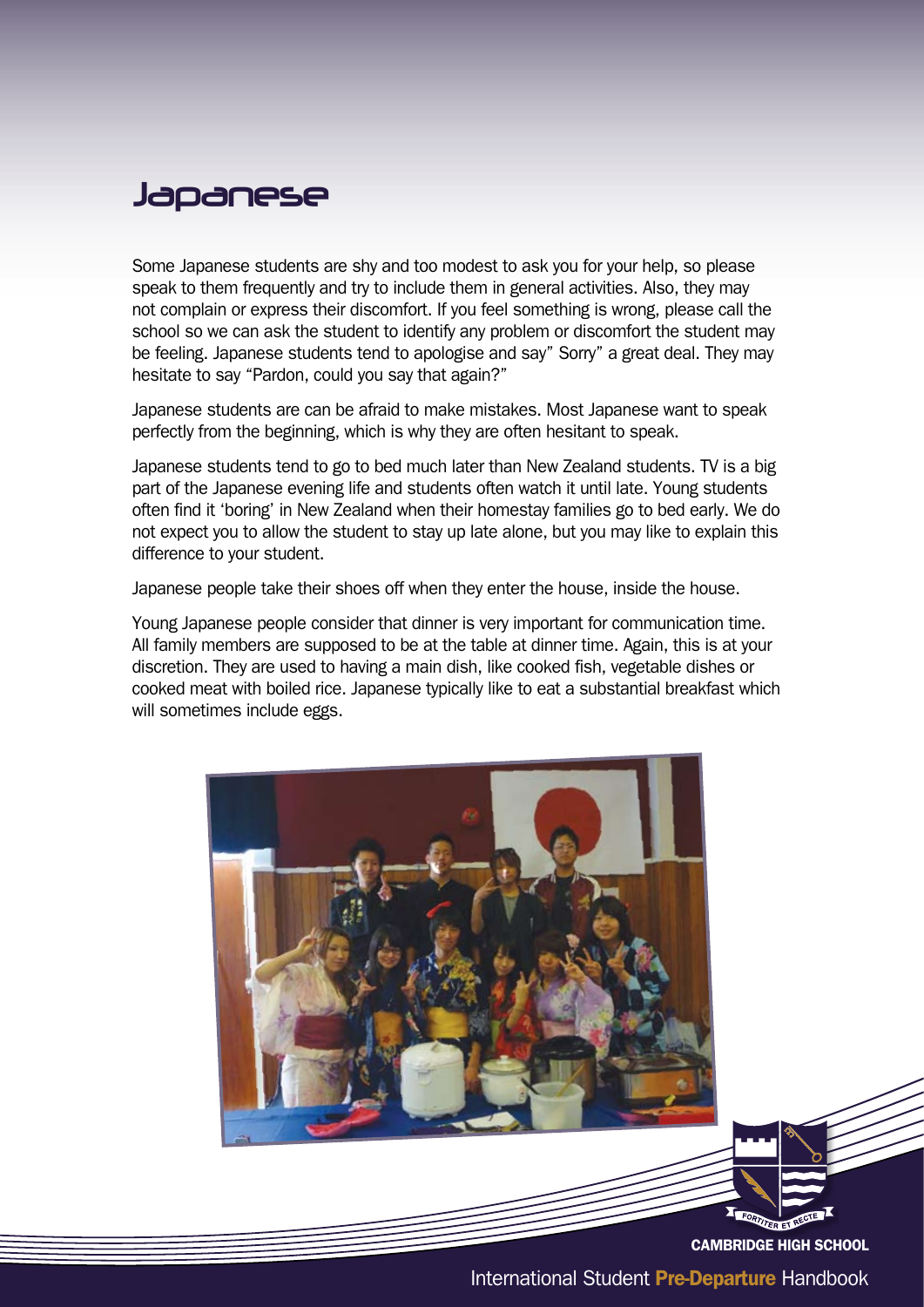# Thai

Thai values are different from New Zealand values. Thai students often have a high level of apprehension in meeting others and in public. Thai children seldom take part in family discussions or express their opinions to their parents. Most Thai students are generally not assertive and are shy and quiet in class. They are used to keeping silent and listening to what their teachers say or they are used to passive study rather than active study.

Most Thai students are indirect and easy going. They are easy to approach and get to know if you are nice to them. They can be quite shy and don't speak up – do not misunderstand this; they will speak more when they get to know you. Thai students may speak more after you spend time with them doing activities together.

Sometimes Thai students find New Zealand food a bit bland. Having a bottle of sweet chilli sauce on the table, so that they can spice up their food, is a great idea. Thai students appreciate access to fruit every day.

Thai students tend to like to shower. Please make sure you explain to them that power and water are very expensive. You could mention that in New Zealand people usually only shower once per day.

Encourage your Thai student to keep their room tidy. Remember, some of these students have maids in Thailand.

When you first meet your student, they may not be used to touching and hugging.

If your student does something wrong, please don't yell at them. Calmly explain to them and contact the counsellor at the school for that person to talk to your student if you feel this is necessary.

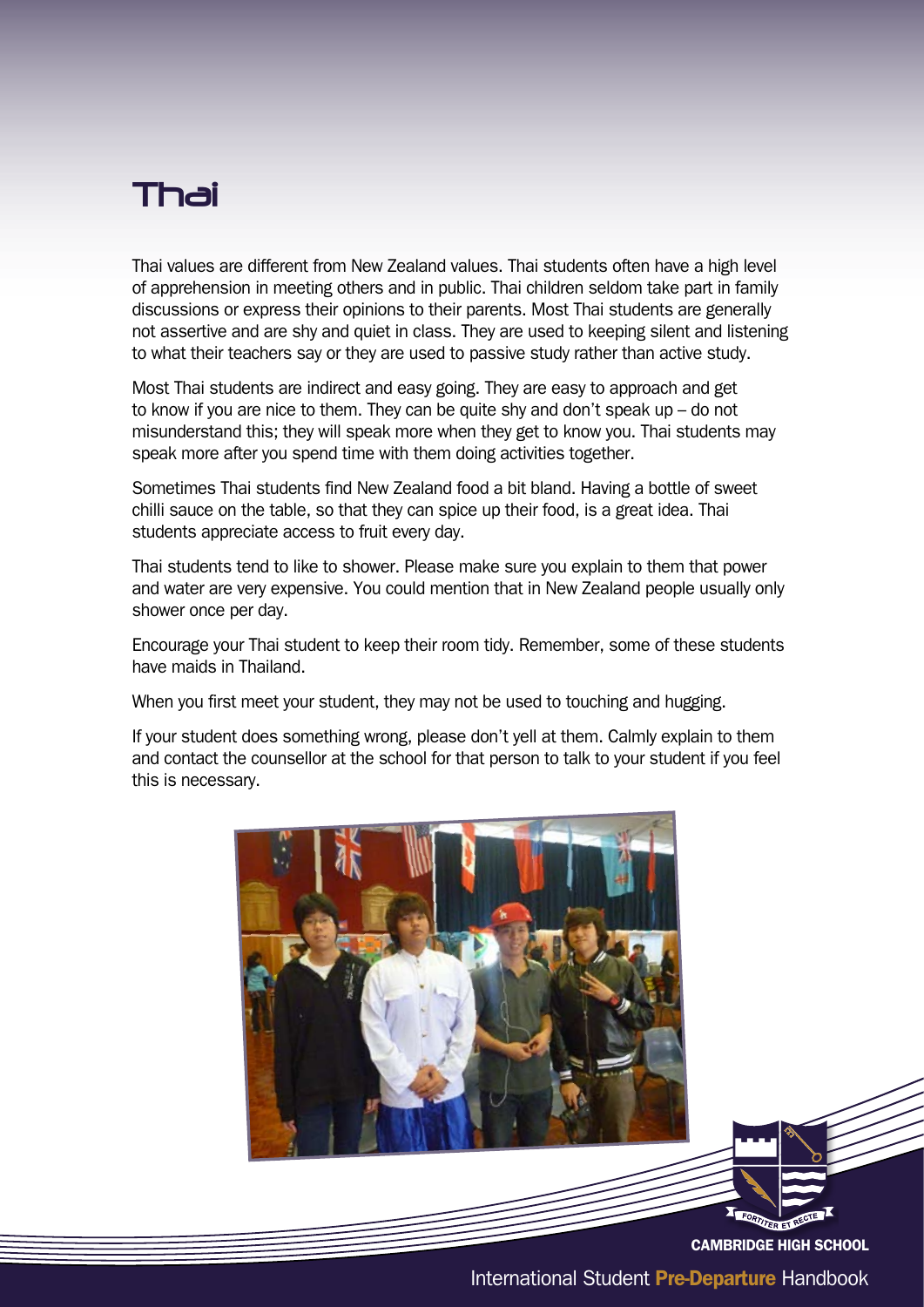### Brazilian/Chilean

Brazilian students are used to having maids who clean the house and make the beds.

Most students in large cities like Sao Paulo live in apartments rather than a house with a garden as it is safer for them. In smaller cities it is common to live in houses.

Most students in Brazil and Chile need to attend a private school in order to get a good education. Usually, private schools offer activities in the afternoon.

Latin American culture revolves around music, dance and family. They are very social and friendly. They love to go out and come home later than other nationalities. It helps to be very communicative and have them become a part of the family, as they love to chat.

Latin Americans are accustomed to eating a lot of pasta and meat, so BBQ's will be warmly welcomed. They are not at all used to Asian style food.

Kissing on the cheek is normal in South America, so don't be surprised if they don't adopt a formal handshake.



International Student Pre-Departure Handbook

CAMBRIDGE HIGH SCHOOL